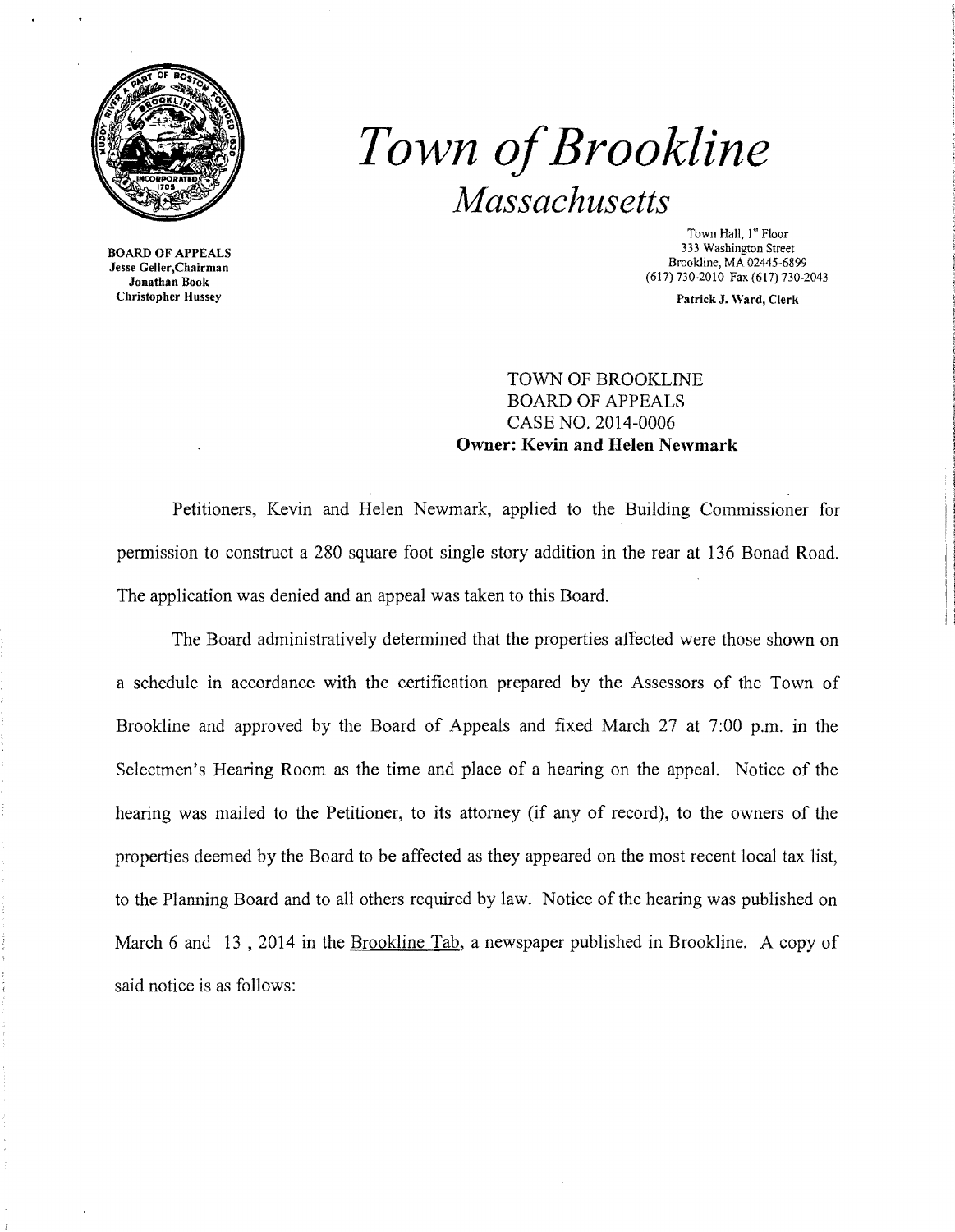#### NOTICE OF HEARING

Pursuant to M.G.L. C. 39, sections 23A & 23B, the Board of Appeals will conduct a public hearing to discuss the following case:

Petitioner: DAN DEMONT, DESIGN DYNAMICS, LLC Owner: KEVIN AND HELEN NEWMARK Location of Premises: 136 BONAD ROAD Date of Hearing: MARCH 27, 2014 Time of Hearing: 07:00 p.m. Place of Hearing: Selectmen's Hearing Room, 6<sup>th</sup> Floor.

A public hearing will be held for a variance and/or special permit from

Section 5.22.3.C; Exceptions to Floor Area Ration for Residential Units Section 5.09.2.j; Design Review

Ofthe Zoning By-Law to ADD A SINGLE STORY ADDITION TO THE REAR ADDING AN ADDITIONAL 280 SQUARE FEET OF FLOOR AREA at 136 BONAD ROAD. Said premises is in an S-7 (Single Family) Residential District

*Hearings, once opened, may be continued by the Chair to a date and time certain. No further notice will be mailed to abutters or advertised in the TAB. Questions regarding whether a hearing has been continued, or the date and time ofany hearing may be directed to the Zoning Administrator at* 617-734-2134 *or check meeting calendar at:http://calendars.town.brookline.ma.us/MasterTownCalandarl?FormID=158.* 

The Town of Brookline does not discriminate on the basis of disability in admission to, access to, or operations of its *programs, services or activities. Individuals who need auxiliary aids for effective communication in programs and services of the Town of Brookline are invited to make their needs known to Robert Sneirson, Town of Brookline, 11 Pierce Street, Brookline, MA 02445. Telephone:* (617) *730-2328; TDD (617)-730-2327; or email at r.meil'soll@hl'ooklinema.gov.* 

### **Jesse Geller** Jonathan Book Christopher Hussey

I' I I

At the time and place specified in the notice, this Board held a public hearing. Present at the hearing was Chairman Mark G. Zuroff and Board Members, Johanna Schneider and Avi Liss.

Dan Demont, designer and builder for the petitioner, presented the case.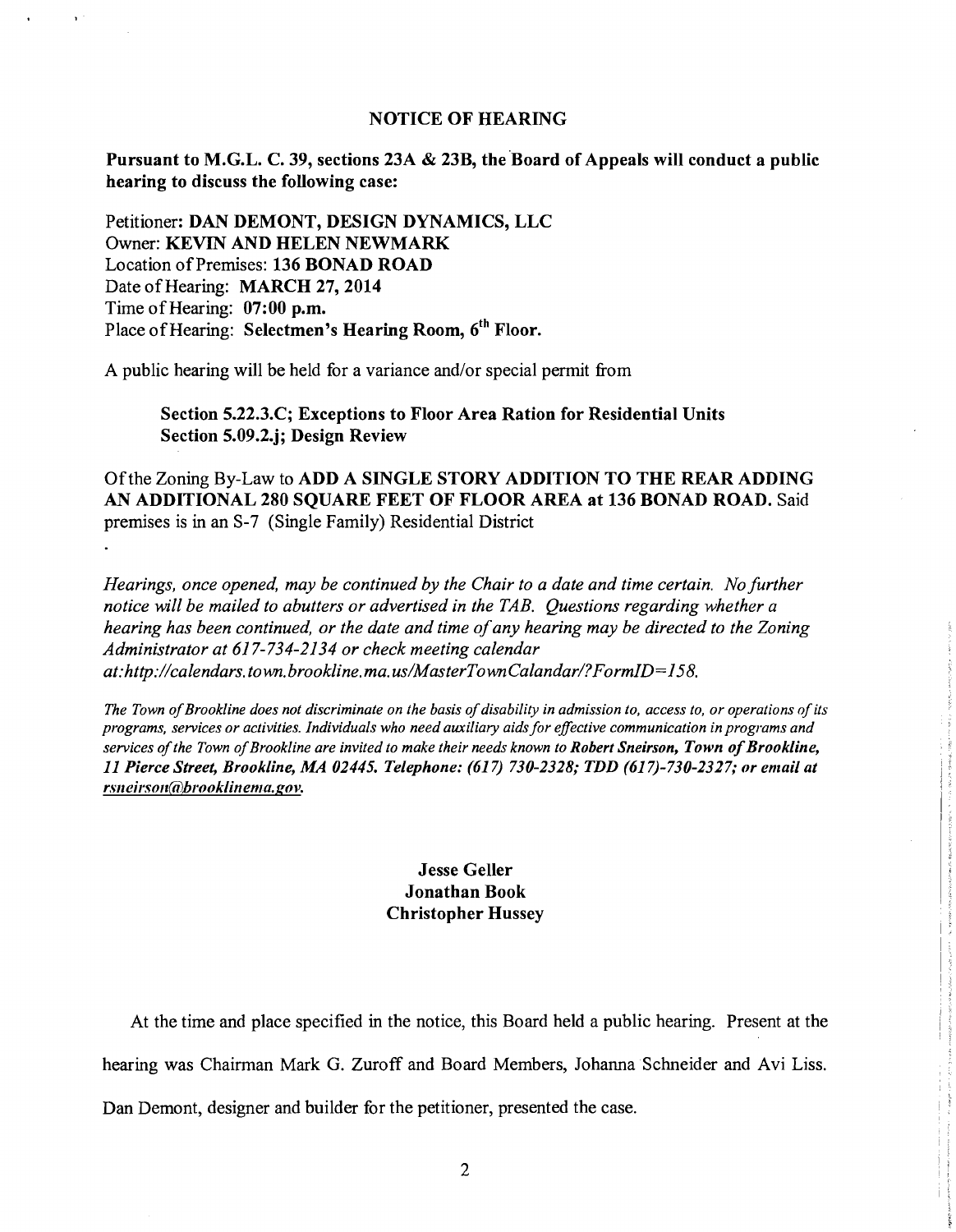Mr. Demont described 136 Bonad Road is a single-family dwelling located near the VFW Parkway. The house is a two- story, gable-roofed brick structure, with a driveway leading off Bonad Road to a detached garage at the rear property line. 136 Bonad Road is similar in type and style to its immediate neighbors, which are all single-family dwellings. Hancock Village, a multi-family development, is also nearby.

Ms. Demont said his clients, Kevin Newmark and Helen Lacouture, propose constructing a one-story 244 sf addition and a 36 sf covered porch at the rear of their single-family home. The additional space will serve as an eating area off the existing kitchen. The addition and the covered porch, which create a footprint of about 14.5 ft x 21 ft, replaces an existing deck.

The Chairman asked if anyone in attendance would like to speak in favor of the petition. No one spoke. The Chairman asked if anyone in attendance would like to speak in opposition to the proposal. No one spoke...

The Chairman called upon Timothy Richard, Planner, to deliver the comments of the Planning Board.

#### **FINDINGS**

**Section 5.09.2.j** – Design Review: Any exterior addition for which a special permit is requested pursuant to *Section* 5.22 *(Exceptions to Maximum Floor Area Ratio Regulations)* requires a special pennit subject to the design review standards listed under *Section 5.09.4(a-l).* All the conditions have been met, and the most relevant sections of the design review standards are described below:

3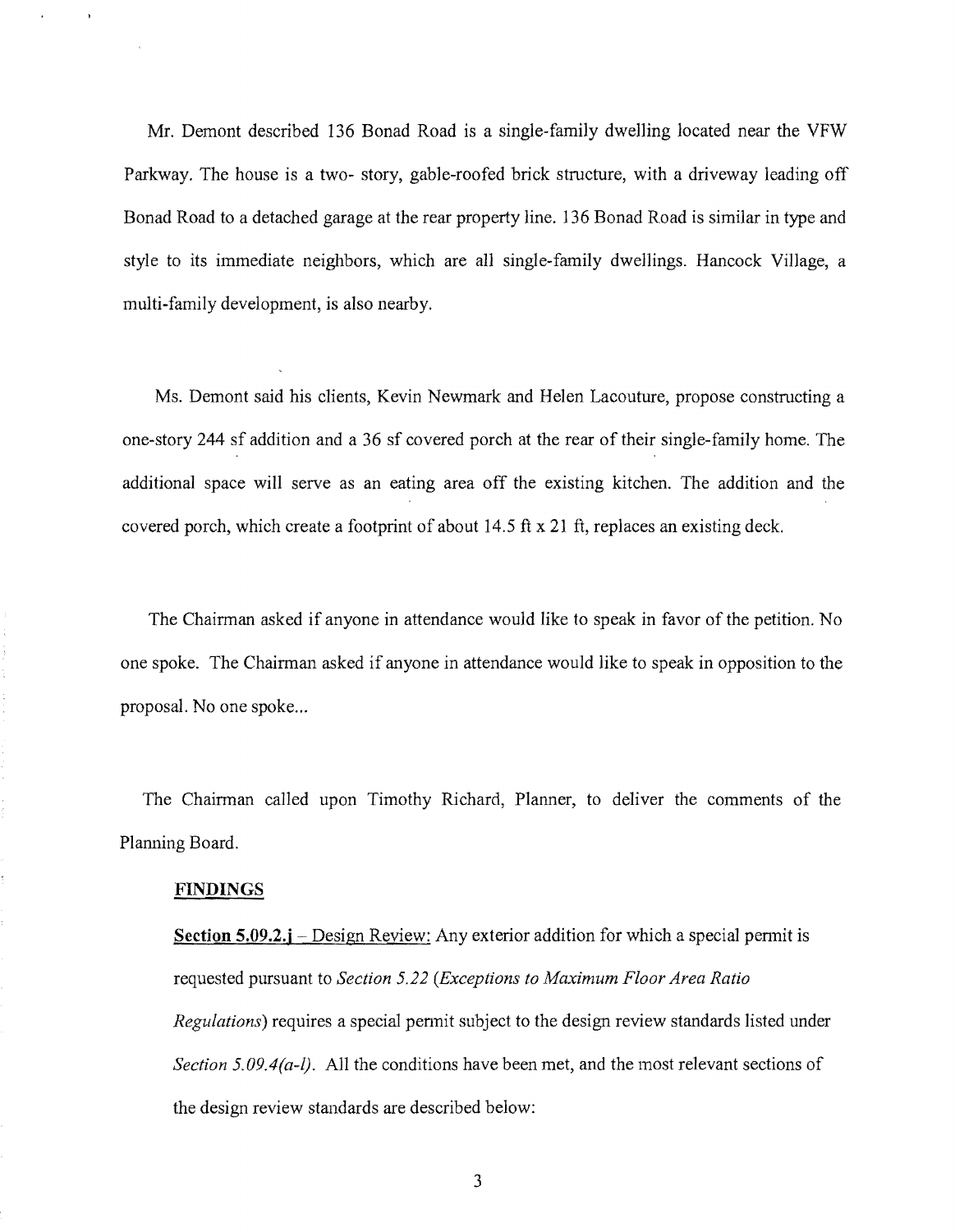a. Preservation of Trees and Landscape – The proposal does not require the removal of any trees or substantial landscaping, as the addition does not extend significantly away from the existing building. Only the existing deck and grass would need to be removed.

b. Relation of Buildings to Environment - The proposed addition is not expected to have shadow impacts on neighboring properties.

c. Relation of Buildings to the Form of the Streetscape and Neighborhood - The proposed addition has been designed to be consistent with the style of the existing dwelling. In addition, the size of the addition is in proportion to that of the existing home and the scale of the finished space correlates to that of the surrounding homes.

**Section S.22.3.c** - Exceptions to Maximum Floor Area Ratio (FAR) Regulations For Residential Units

| Floor    | Allowed | <b>Existing</b> | Proposed | Finding |
|----------|---------|-----------------|----------|---------|
| Area     |         |                 |          |         |
| Floor    | 0.35    | 0.326           | 0.382    |         |
| Area     | 100%    | 93%             | 109%     | Special |
| Ratio    |         |                 |          | Permit* |
| $(\%$ of |         |                 |          |         |

ý.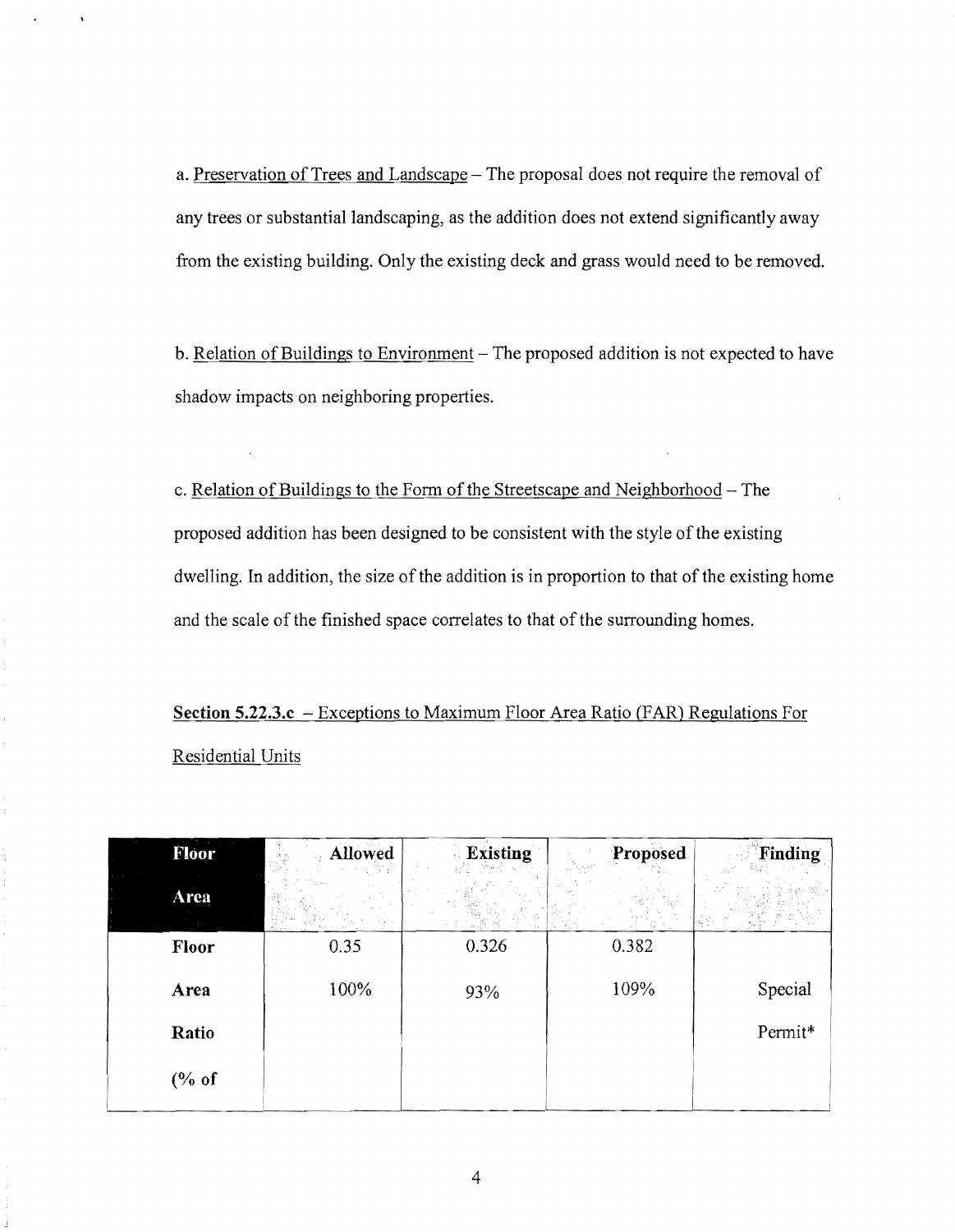| allowed)      |       |       |       |
|---------------|-------|-------|-------|
| Floor         | 1,750 | 1,631 | 1,911 |
| Area $(s.f.)$ |       |       |       |

\*Under *Section 5.22.3.c* A special permit may be granted for an increase in floor area of up to 350 square feet provided that the resulting gross floor area of the building(s) is not more than 150% of the permitted gross floor area.

Mr. Richard said the Planning Board is supportive of the proposed addition for this single-family dwelling. The addition is modest and will improve the home's livability for the residents.

**Therefore, the Planning Board recommends approval of the architectural plans by Dan Memont of Design Dynamics dated 12/16/2013, and the site plan by John W. McEachern of Bowditch & Crandall dated 12/17/2013, subject to the following conditions:** 

- 1. Prior to the issuance of a building permit, the applicant shall submit final floor plans and elevations indicating all salient dimensions, windows, roof plan, and materials subject to the review and approval of the Assistant Director of Regulatory Planning.
- 2. Prior to the issuance of a building permit, the applicant shall submit to the Building Commissioner for review and approval for confonnance to the Board of Appeals decision: 1) a final site plan stamped and signed by a registered engineer or land

5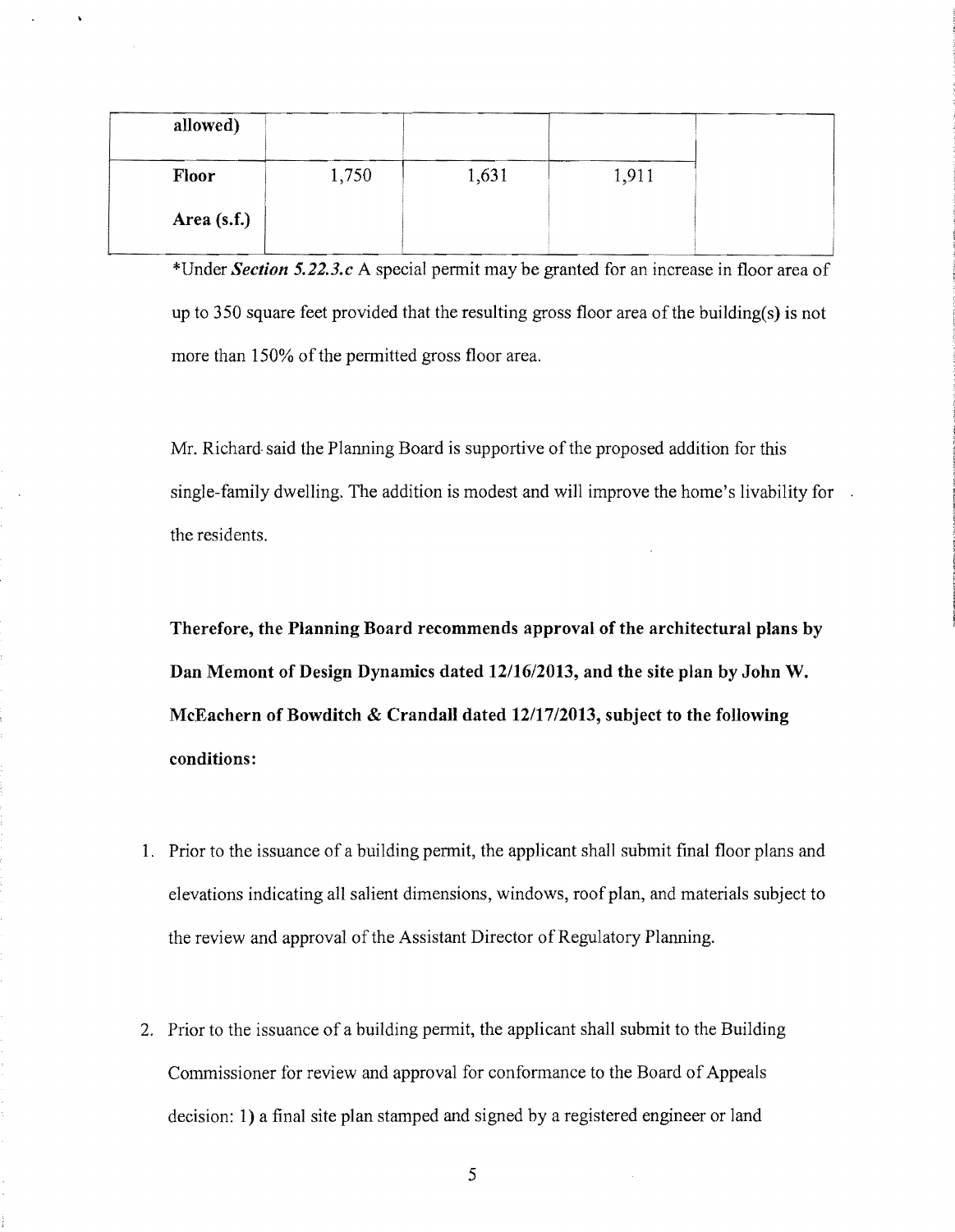surveyor; 2) final building plans and elevations stamped and signed by a registered architect or engineer; and 3) evidence that the Board of Appeals decision has been recorded at the Registry of Deeds.

Tim Richard delivered the comments on behalf of Chief Building Inspector, Michael Yanovitch, for the Building Department. Mr. Yanovitch said the Building Department has no objections to this request and will work with the petitioner to ensure compliance.

The Board deliberated on the merits of special permit relief as requested. The Board voted unanimously that the requirement have been met for the issuance of a special permit under Sections **5.09.2.j,and 5.22.3.c** of the Zoning By-Law. The Board made the following specific findings pursuant to **Section 9.05** of the of the Zoning By-Law:

a. The specific site is an appropriate location for such a use, structure, or condition.

b. The use as developed will not adversely affect the neighborhood.

c. There will be no nuisance or serious hazard to vehicles or pedestrians.

d. Adequate and appropriate facilities will be provided for the proper operation of the proposed use.

Accordingly, the Board voted unanimously to grant the requested relief subject to the following conditions:

1. Prior to the issuance of a building permit, the applicant shall submit final floor plans and elevations indicating all salient dimensions, windows, roof plan, and materials subject to the review and approval of the Assistant Director of Regulatory Planning.

6